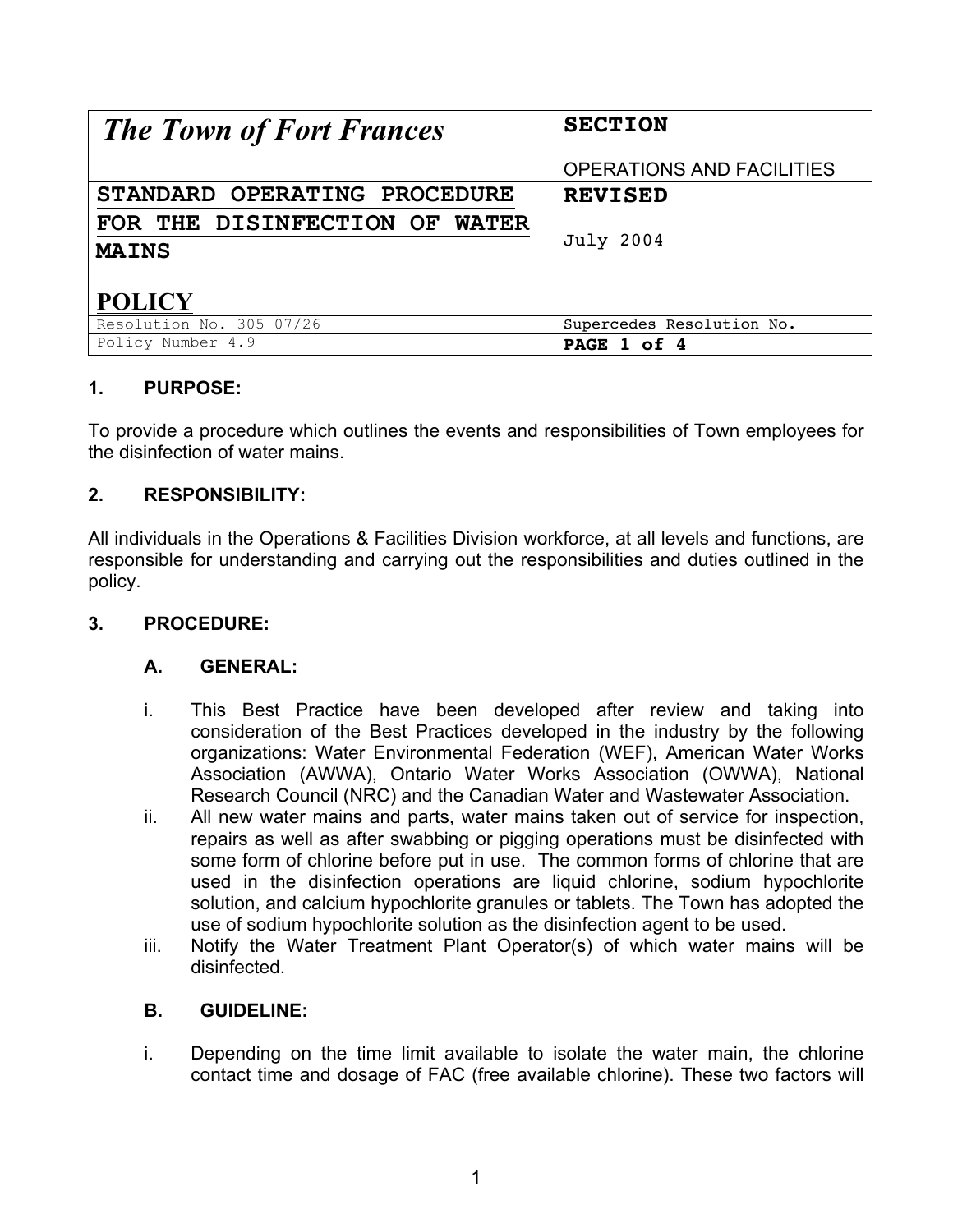vary depending on the specific conditions of the water distribution system in question. A general rule of thumb is;

- New installation 50 mg/l of FAC for a 24 hour contact period
- After a swabbing or pigging event 300 mg/l of FAC for a 3 hour contact period
- ii. In both cases, sodium hypochlorite solution will be used as the disinfection agent. The disinfection agent will enter into the isolated water main through the means of a fire hydrant and be allowed to fill the water main from only one direction. Also, water will be discharged only from one fire hydrant.
- iii. The following steps are to be followed:

New installations:

• Isolate the water distribution system, which requires disinfecting.

#### After a swabbing or pigging event:

- Once the maintenance work plan has been finalized, the water distribution operator will immediately notify the affected water users of the maintenance activity, and once the maintenance work has been completed, a boil water advisory be put in effect until further notice. The event will be communicated by means of delivering the standardized notification form to the customers.
- The water distribution operator in charge will isolate the water distribution system, which requires disinfecting. This task will be completed by turning isolation valves to the "off" position in accordance with the contingency plan for operating isolation water main valves.

New installations and after a swabbing or pigging event:

- Determined the volume of the water in the isolated water main.
- Calculate the flow rate from isolated water main where the discharge fire hydrant will be.
- Calculate the flow rate of the disinfection injection pump being used.
- Mix the sodium hypochlorite and water in the mixing barrel.
- Inject the sodium hypochlorite solution and water into the isolated water main.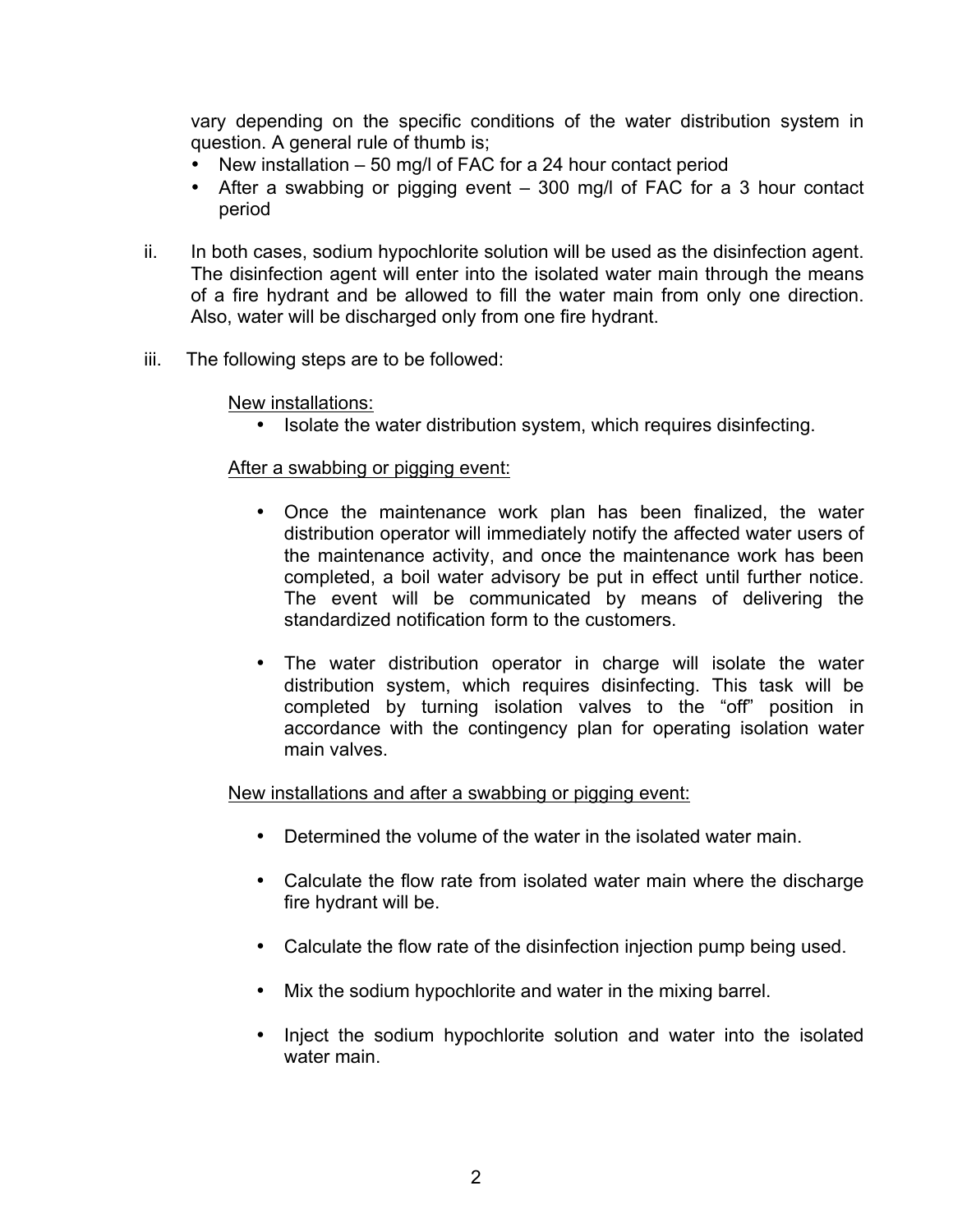- Once the volume of water to completely turn over in the isolated water main, verify that the concentration of FAC has reached the discharge hydrant.
- Shut down injection system.
- Allow the isolated water main to sit for required contact period of 24 hrs. or 3 hrs.
- For new water main installations, at the end of the contact period verify the concentration of the chlorinated water to ensure that the residual is not less than 10 mg/L of free chlorine. If less than 10 mg/L the disinfection process will have to be redone.
- Once the chlorination process has been completed the water main is to be flushed of the chlorinated water. Chlorinate water will be diluted and discharged into a sanitary sewer collection system.
- De-chlorination of the chlorinated water may be necessary depending on the location of the nearest sanitary sewer.
- Verify that the FAC residual from the discharge fire hydrant is within normal operating conditions.
- For swabbing or pigging events only; position the isolation valves in the open position.
- Bacteriological testing of the water is to be done in accordance with "Standard Operating Procedure for Bacteriological Testing for Water Mains".
- Once positive water samples are received indicating that the water is safe for consumption, the water main can be put into service and water users notified that the water is safe for consumption.
- The water distribution operator in the water distribution logbook will log all pertinent information regarding the disinfectant event. Also, information will be recorded on the water distribution plans attached to the walls in the Operations & Facilities Division – Public Works Office. (See Appendix F; Water Main Disinfection Report).

For further information please refer ANSI/AWWA C651-99 "Disinfecting Water Mains" for more information.